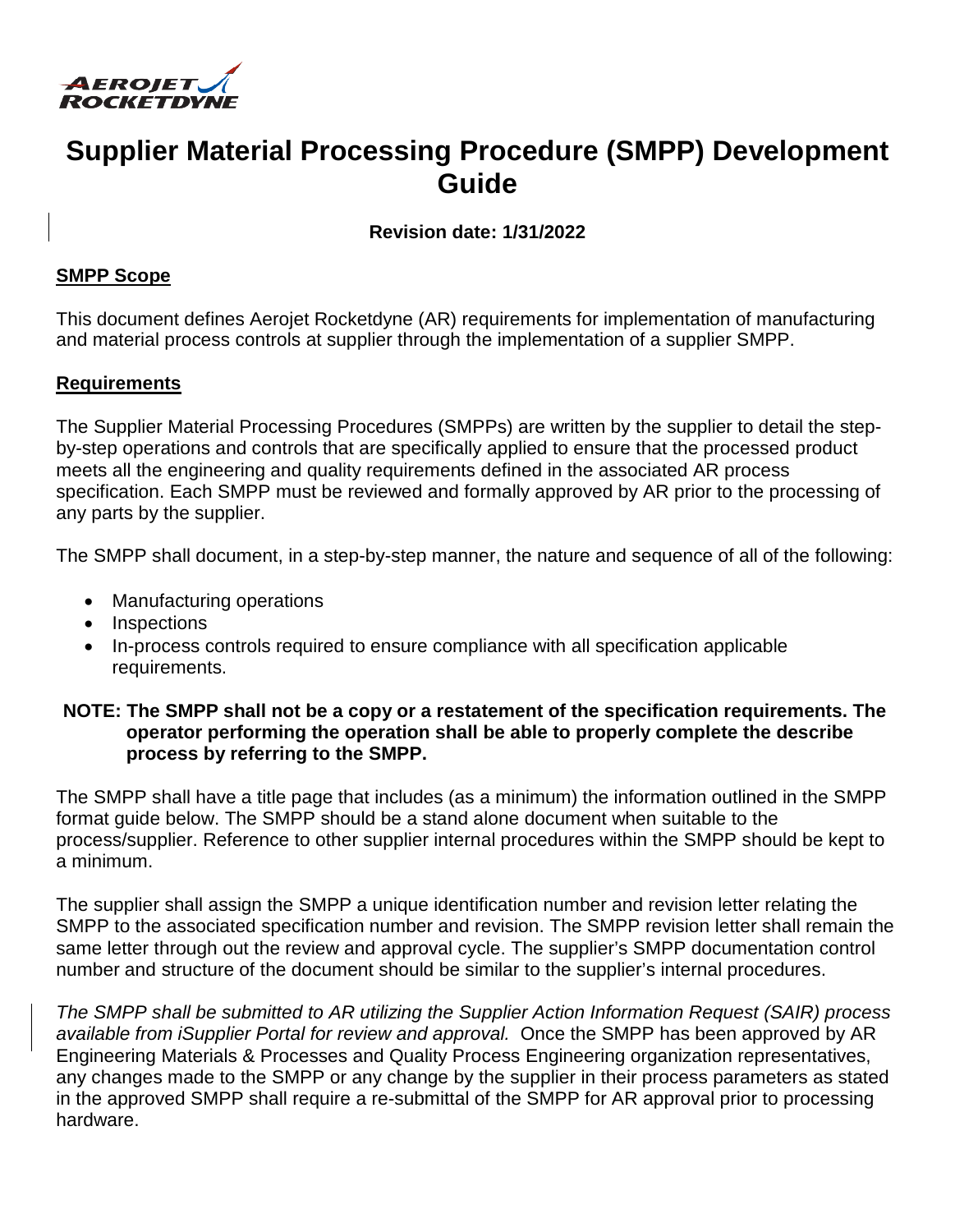

# **Supplier Material Processing Procedure (SMPP) Development Guide**

# **Proprietary Information**

If the supplier identifies their SMPP as being proprietary, and it is written on the document, then the SMPP shall not go through the review cycle until all necessary issues pertaining to the proprietary requirements have been resolved.

# **Approved SMPP Changes**

Any change in the supplier process that is a deviation from the approved SMPP requires a resubmittal of the updated SMPP for approval. AR specification revision may require the supplier to update their SMPP depending on the significance of the change. *AR Engineering M&P will provide the Supplier Quality Assurance group with documentation pertaining to technical or non-technical specification changes.* 

# **SMPP Format**

The following outline is a check list and guide for the preparation of an SMPP:

- A. Title page
	- Supplier name
	- Supplier Address, City and State
	- SMPP title
	- SMPP identification number and revision letter
	- Issue date
	- AR specification number and revision letter.
- B. Revision record page to document the specific changes to each SMPP revision.
- C. Scope Brief description of the applicability and intended use of the procedures established within the SMPP.
- D. Applicable documents and materials these documents may include weld parameters, heat treat parameters, chemical analysis procedures, specific materials, other specifications, etc. These documents must be called out within the body of the SMPP.
- E. General notes Information background, safety requirements, etc.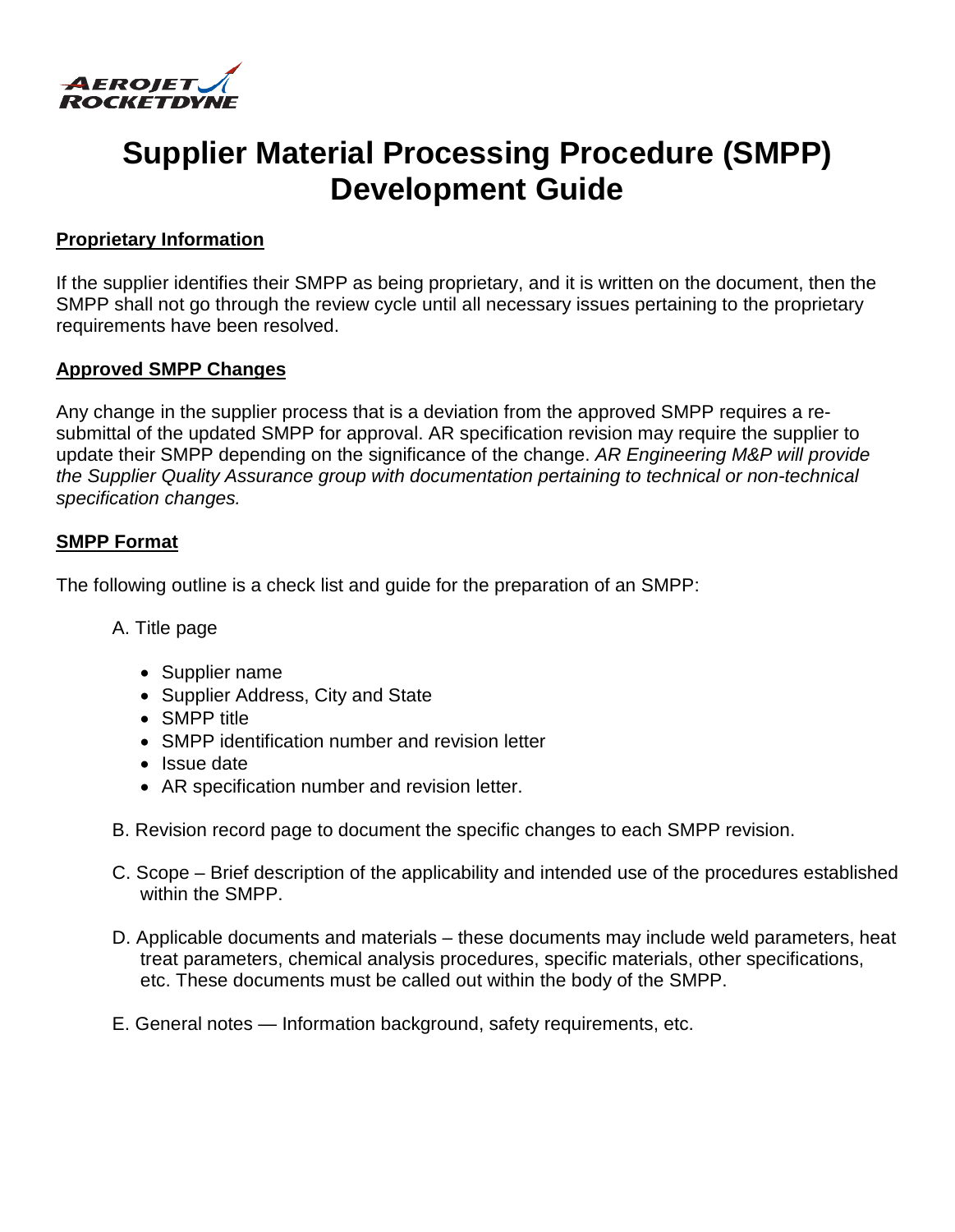

# **Supplier Material Processing Procedure (SMPP) Development Guide**

# F. Procedures

- a) Sequential presentation of processing steps described in sufficient detail to ensure repeatability.
- b) In-process inspection control points description (exp. Verify heat treat program specified in the approved heat treat parameter sheet is properly loaded into heat treat furnace)
- c) Applicable data recording requirements are specified
- d) Applicable test specimen processing described.
- e) In process/part qualification procedures (If required)
- G. Equipment and Tooling Applicable equipment, special tooling, and measurement instruments listed. (If applicable per specification)
- H. Quality Assurance
	- a) Each inspection, test, and processing control is adequately described.
	- b) Describe the following controls (If applicable per specification)
		- Environmental and contamination
		- Instrument calibration
		- Equipment maintenance
		- Equipment limitations
		- Chemical solution controls including composition, temperature, and impurity control.
		- Personnel certification/qualification
		- Laboratory analysis
		- Thermal survey
		- Parameters

# **Package and Handling**

Describe controls to preclude damage, contamination or corrosion during processing, handling, and shipping.

# **Attachment 1**

Attachment #1 is an example of an approved SMPP. All of the applicable categories contained with the format guide of this document shall be incorporated into the SMPP. **This attachment is only a guide. The size or breath of the SMPP is dependent on the specific process/supplier.**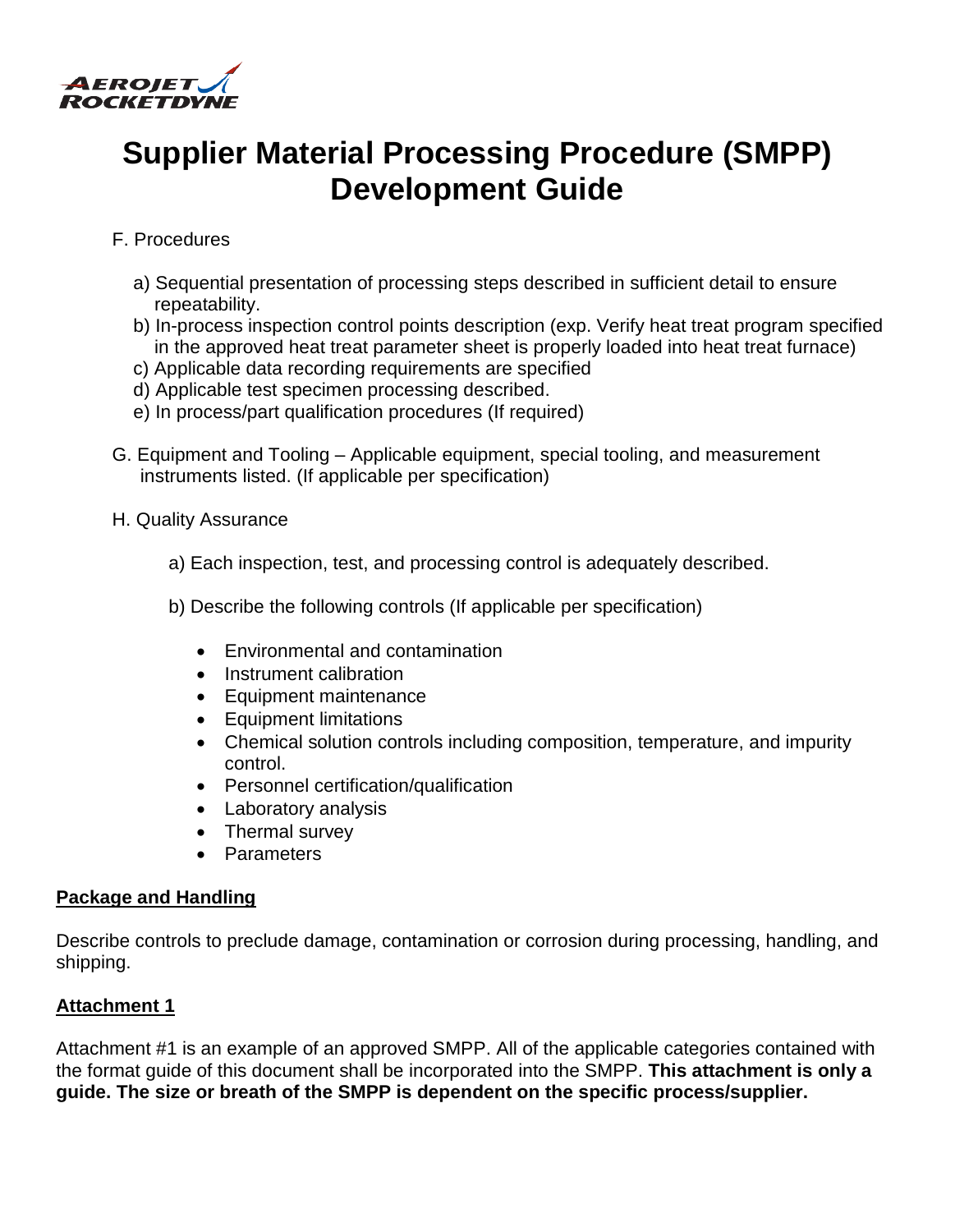|       | <b>ATTACHMENT#1</b><br><b>SMPP SAMPLE</b> |            |  |  |  |
|-------|-------------------------------------------|------------|--|--|--|
| DATE: | <b>PROCESS:</b>                           | <b>REV</b> |  |  |  |
|       | <b>COPPER PLATING (ELECTRODEPOSITED)</b>  |            |  |  |  |
|       | #<br>Aerojet Rocketdyne<br>SPECIFICATION: |            |  |  |  |

# **LIST OF CONTENTS:**

# **SECTION NUMBER:**

- **1. SCOPE**
- **2. APPLICABLE DOCUMENTS AND MATERIALS**
- **3. GENERAL REQUIREMENTS**
- **4. DETAIL REQUIREMENTS**
- **5. QUALITY ASSURANCE**
- **6. PACKAGING**

**PREPARED BY:** *\_\_\_\_\_\_\_\_\_\_\_*

**Title** 

**AUTHORIZED BY:** 

**Quality** 

**AUTHORIZED BY:** 

**Production**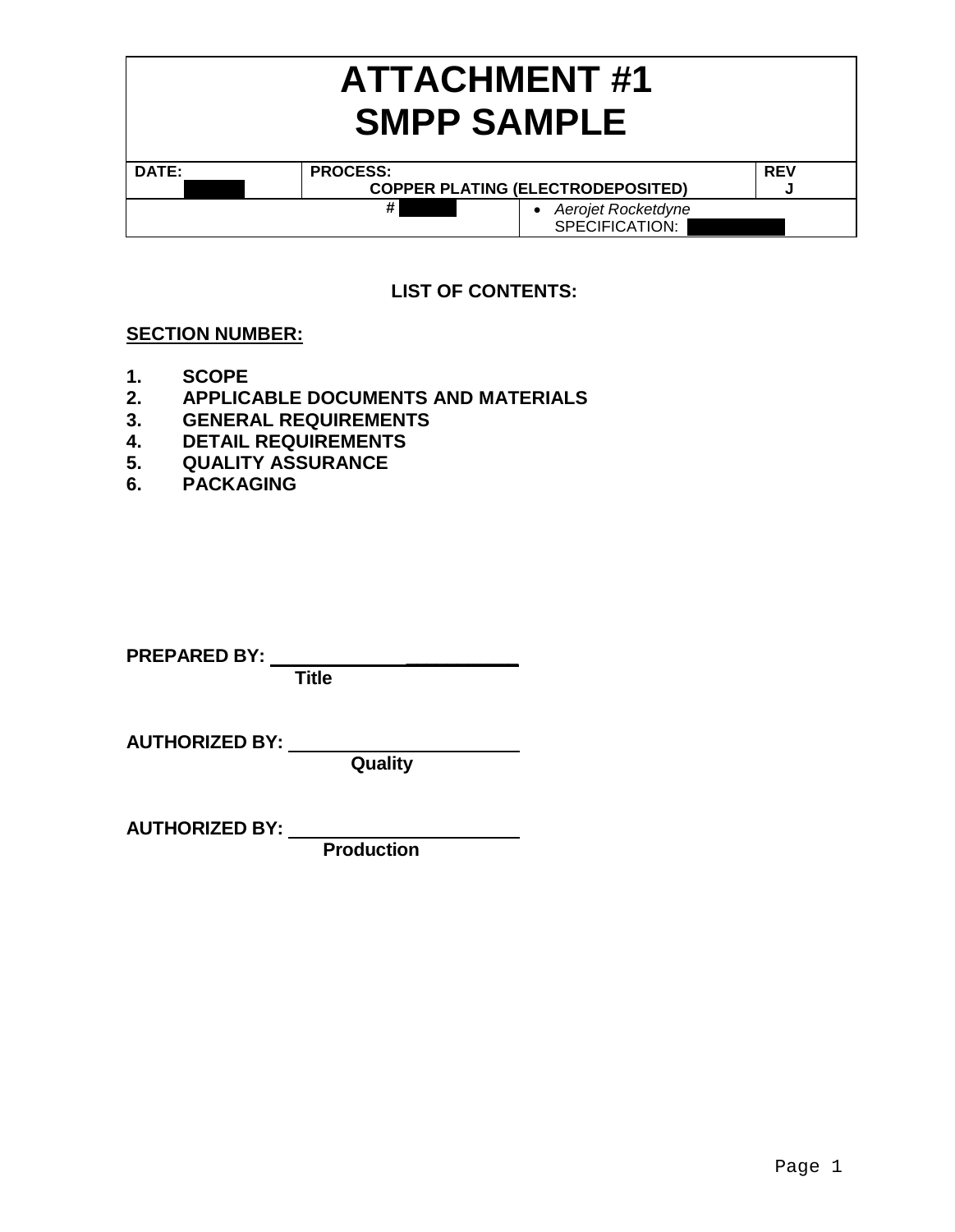|       | <b>ATTACHMENT#1</b><br><b>SMPP SAMPLE</b>   |            |  |
|-------|---------------------------------------------|------------|--|
| DATE: | <b>PROCESS:</b>                             | <b>REV</b> |  |
|       | <b>COPPER PLATING (ELECTRODEPOSITED)</b>    |            |  |
|       | #<br>• Aerojet Rocketdyne<br>SPECIFICATION: |            |  |

# **1.0 SCOPE**

This specification establishes the requirements and outlines the procedures for the electrodeposition of copper on the following *base* materials: Ferrous alloys, copper and copper base alloys, CRES type materials, iron base, cobalt base and nickel base alloys, and aluminum and aluminum base alloys. Stripping procedures are also outlined.

Copper applied in accordance with this specification meets the requirements of *Aerojet, Rocketdyne* specification **RANCIST REVISION FRAUGE 2006**, Revision *F*, **EXECUTE 2006**, to the extent specified herein.

# **1.2 Classification**

Copper plating covered by this specification shall be of the following classes:

Class 0 - 0.00100 to 0.00500 inch thick Class 1 - 0.00100 inch thick (minimum) Class 2 - 0.00050 inch thick (minimum) Class 3 - 0.00020 inch thick (minimum) Class 4 - 0.00010 inch thick (minimum)

# **2.0 APPLICABLE DOCUMENTS AND MATERIALS**

# **2.1 Specifications and Standards:**

 The following documents, of the latest issue in effect, form a part of this specification to the extent specified herein.

# **Federal Specifications**

QQ-S-571 Solder, Tin Alloy, Lead-Tin Alloy and Lead Alloy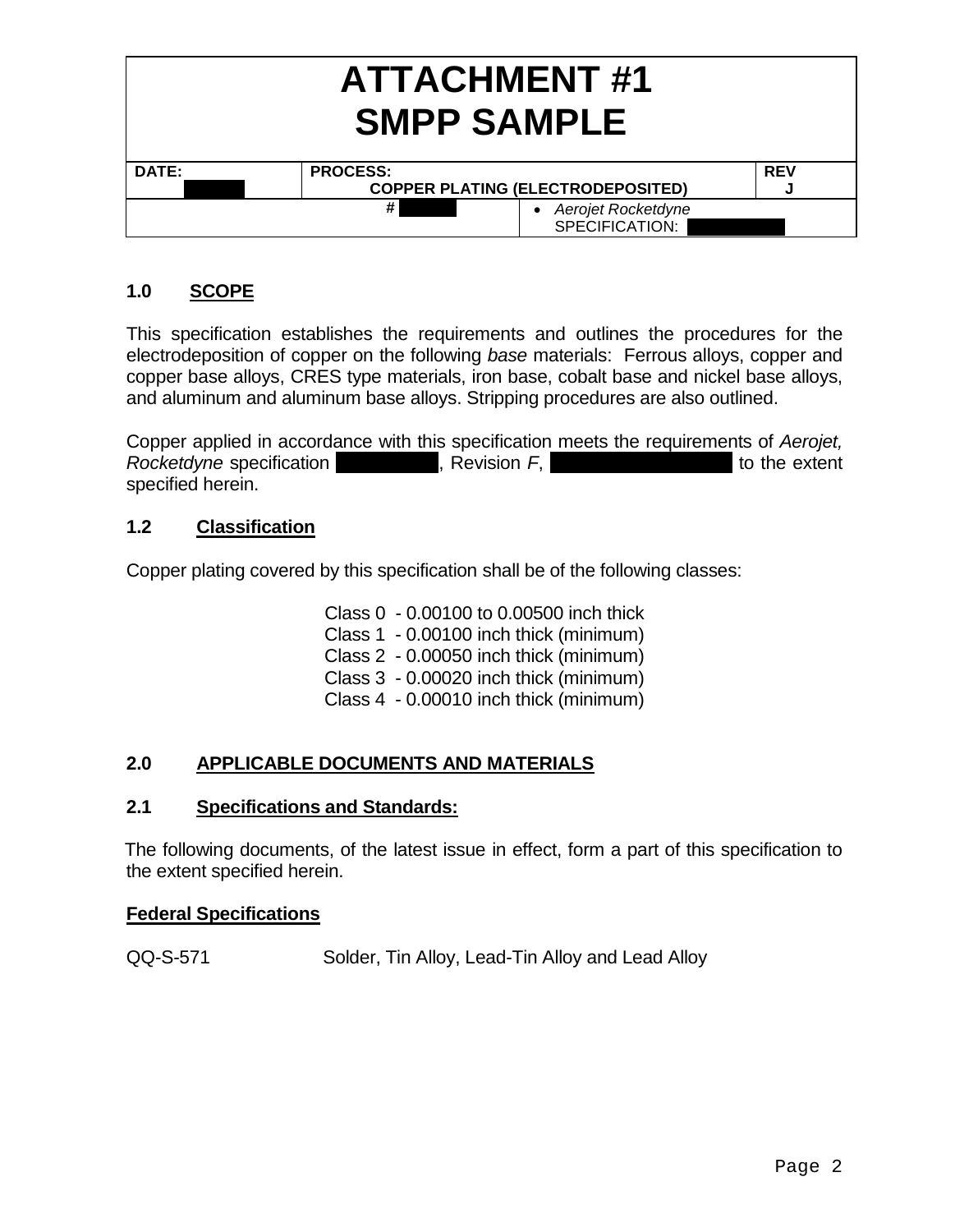| <b>ATTACHMENT#1</b><br><b>SMPP SAMPLE</b> |                                             |            |  |
|-------------------------------------------|---------------------------------------------|------------|--|
| DATE:                                     | <b>PROCESS:</b>                             | <b>REV</b> |  |
|                                           | <b>COPPER PLATING (ELECTRODEPOSITED)</b>    | w          |  |
|                                           | #<br>• Aerojet Rocketdyne<br>SPECIFICATION: |            |  |

# **Military Specifications:**

MIL-F-14256 Flux, Soldering, Liquid (Rosin Base)

# **Military Standards:**

MIL-STD-202 F METHOD 208 H Solderability

# **American National Standards Institute**

- ANSI/J-STD-002 Solderability Test for components leads, terminations, lugs, terminals and wires
- ANSI/J-STD-004 Requirements for soldering fluxes

# **American Society for Testing and Materials**

- ASTM B 568 Measurement of Coating Thickness by X-Ray Spectrometry.
- ASTM B 487 Measurement of Metal and Oxide Coating Thickness by Microscopically Examination of a Cross Section.
- ASTM B 499 Measurement of Coating Thicknesses by the Magnetic Method.
- ASTM E-8 Tension Testing of Metallic Materials.

# *Aerojet, Rocketdyne*

- RA1609-XXX Copper Plating (Electrodeposited)
- RA0116-XXX Parts Protection: General Requirements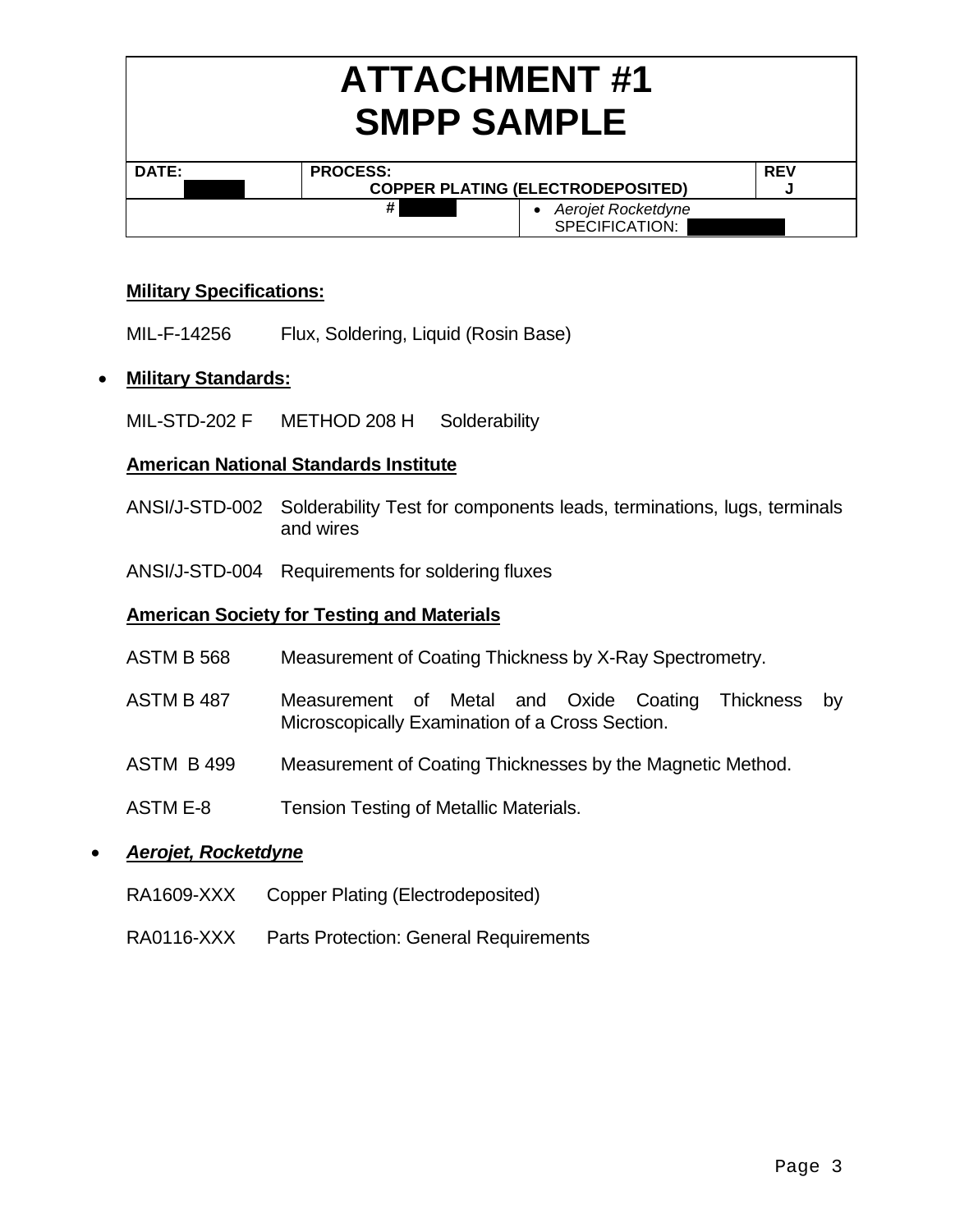| <b>ATTACHMENT#1</b><br><b>SMPP SAMPLE</b> |                                          |                                      |  |  |  |
|-------------------------------------------|------------------------------------------|--------------------------------------|--|--|--|
| DATE:                                     | <b>PROCESS:</b><br><b>REV</b>            |                                      |  |  |  |
|                                           | <b>COPPER PLATING (ELECTRODEPOSITED)</b> |                                      |  |  |  |
|                                           | #                                        | Aerojet Rocketdyne<br>SPECIFICATION: |  |  |  |

# **2.2 Materials**

Anodes, Carbon Commercial Commercial Commercial Commercial Commercial Commercial Anodes, Steel **Commercial** Anodes, Nickel QQ-A-677 Anodes, Stainless Steel, 300 Series Commercial Anodes, Copper QQ-A-673 Sulfuric Acid, Technical **O-S-809** Potassium Hydroxide, Technical CD-P-566

#### **•** Brulin

Water: Deionized or distilled containing no more than 25 ppm total dissolved solids or a specific conductance of less than 50 micro-mhos (CM3).

Water: Tap, clear, with no turbidity.

# **3.0 GENERAL REQUIREMENTS**

# **3.1 Safety, Health and Environmental Requirements**

Hazardous chemicals used in this process shall be handled in accordance with the directives of the Safety Committee.

 All materials and processes required in compliance with provisions of this specification are subject to applicable Federal, State, and local environmental, health and safety codes, standards, and regulations.

#### **3.2 Basis Materials**

The basis material shall be free of from defects that will be detrimental to the utility, form, fit, function or the protective value of the plating.

# **3.3 Preplating Operations**

Unless otherwise specified, copper plating shall be applied after all machining, brazing, welding, forming and perforating of the article has been completed.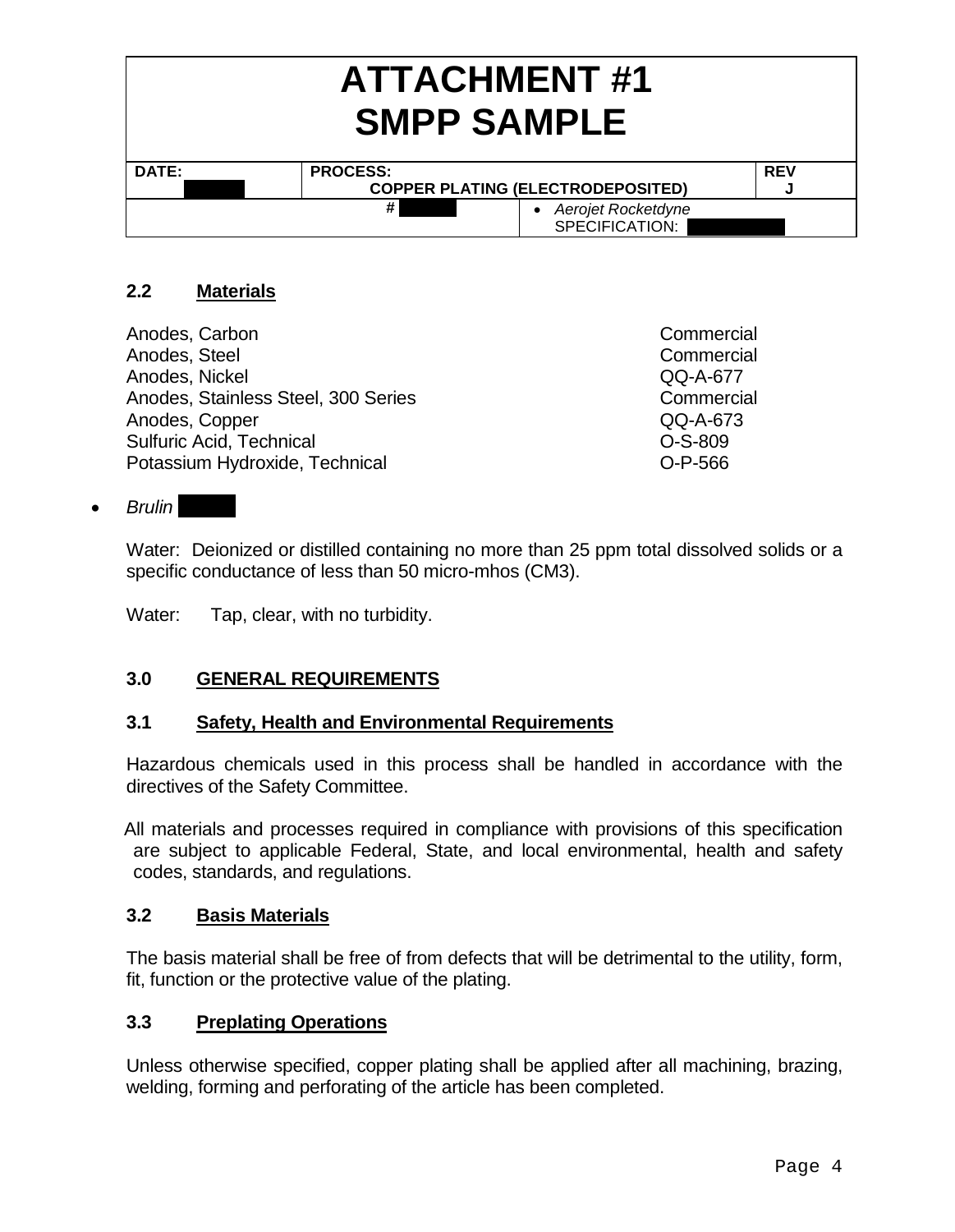|       | <b>ATTACHMENT#1</b><br><b>SMPP SAMPLE</b>   |            |  |  |  |  |
|-------|---------------------------------------------|------------|--|--|--|--|
| DATE: | <b>PROCESS:</b>                             | <b>REV</b> |  |  |  |  |
|       | <b>COPPER PLATING (ELECTRODEPOSITED)</b>    |            |  |  |  |  |
|       | #<br>• Aerojet Rocketdyne<br>SPECIFICATION: |            |  |  |  |  |

# **3.3.1 Inspection and Handling of Parts**

Before plating, parts shall be examined for nicks, dents, scratches, or other damage. Parts that have been damaged to an extent that will prevent them from meeting drawing requirements after plate shall be rejected. Parts shall be handled so as to be kept clean and free of damage.

# **3.4 Postplating Removal of Plating Salts**

Copper plating shall not be applied to assemblies, which will entrap the plating solution in edges, joints or recesses and cannot be removed. Such parts shall be plated prior to assembly. Residual plating salts shall be removed from plated articles by soaking after plating for a minimum of 3 minutes in clean hot water (200- 212 F).

# **3.5 Equipment and Processes**

The parts to be plated shall be subjected to cleaning, pickling, and plating procedures in conformance with the requirements of 4.1 to produce a coating hereinafter specified.

# **3.5.1 Cleaning**

All parts shall be thoroughly cleaned in accordance with Table II to remove all dirt, scale, grease, rust or other foreign materials prior to plating. No cleaning procedure shall be used in any manner to detrimentally alter the surface or shape of the part. Acid pickling on high strength steels is prohibited.

# **3.5.1.1 Visual Inspection**

The operator shall subject all parts to a thorough visual inspection after each step in the cleaning cycle to assure a chemical clean and water-break-free surface prior to plating. Failure of any step to completely fulfill its cleaning function shall necessitate the repeating of that step.

# **3.5.2 Masking**

Areas not to be copper plated as indicated on the engineering drawing or controlling documents, shall be properly masked-off using materials such as pressure sensitive tapes, wax-type materials, lacquers, rubber or plastic stoppers, etc., and techniques that will prevent harmful effects caused by lifting of the maskant, chemical attack or plating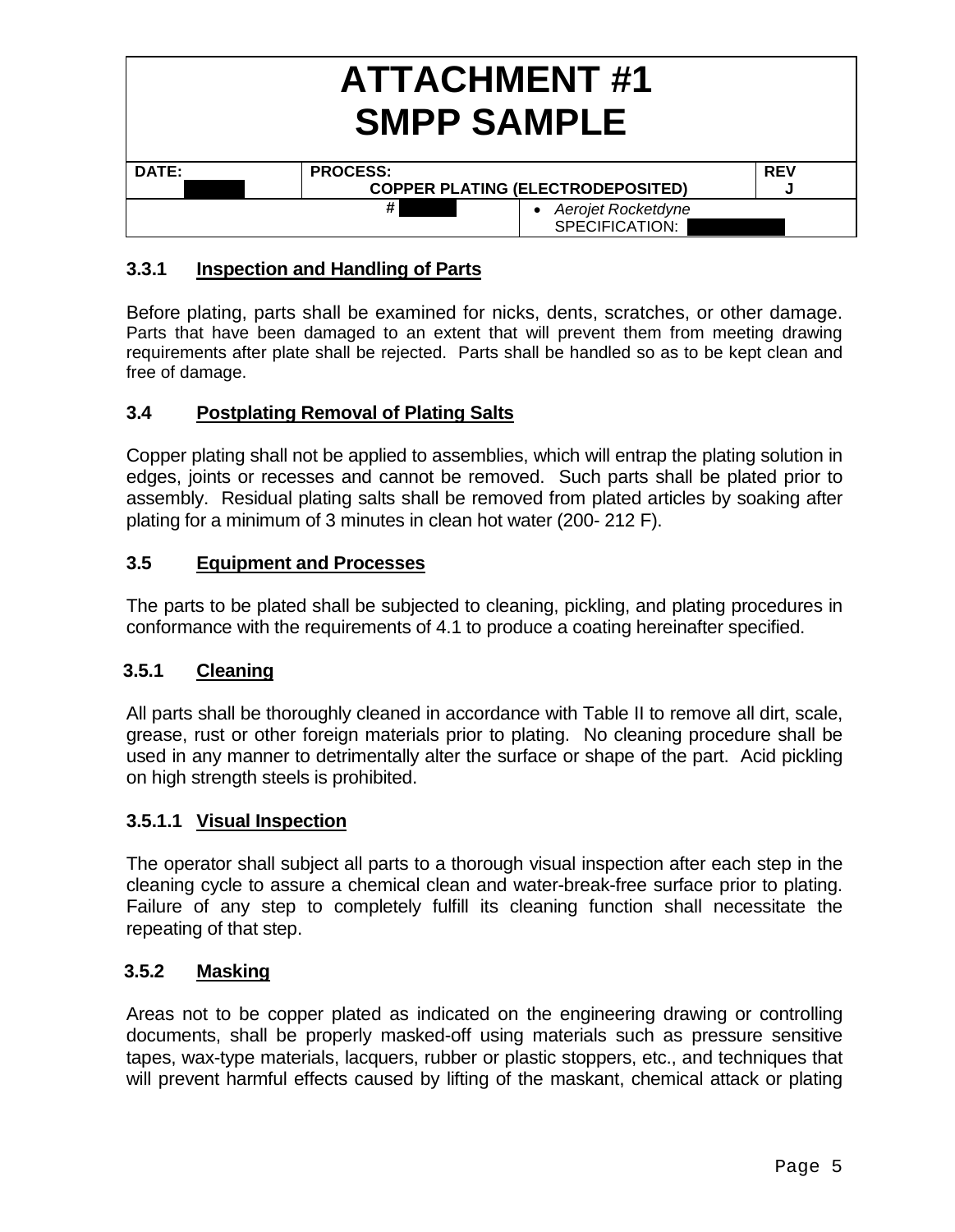|       | <b>ATTACHMENT#1</b><br><b>SMPP SAMPLE</b>   |            |  |  |
|-------|---------------------------------------------|------------|--|--|
| DATE: | <b>PROCESS:</b>                             | <b>REV</b> |  |  |
|       | <b>COPPER PLATING (ELECTRODEPOSITED)</b>    | a.         |  |  |
|       | #<br>• Aerojet Rocketdyne<br>SPECIFICATION: |            |  |  |

room atmosphere. Masking materials shall be removed by methods that will avoid scratching the *base* metal.

# **3.5.3 Positioning**

Parts shall be positioned in such a manner as to prevent the harmful effects of gas and solution entrapment during both the cleaning and plating cycles.

# **3.6 Stress Relief Treatment**

*All steel parts having a hardness of 40Rc and higher which were machined, ground, cold-*worked or cold straightened shall be given a stress relief treatment of  $375^{\circ}F \pm 25^{\circ}F$  for 3 hours or more, prior to cleaning and plating for the relief of damaging residual tensile stresses.

Parts below 40Rc that are cold straightened are considered to contain damaging residual *tensile stresses, and may crack during cleaning and plating. All cold straightened steel parts shall be given a heat treatment based on the parameters of 3.6.* 

The manufacturer shall notify  $\blacksquare$  of the need to process hardware to this requirement. When stress relief is required, the manufacturer shall specify the PSI or Rc hardness of the alloy. Unless otherwise specified, the following alloys do not require a stress relief prior to processing.

- (1) 300 series, except AS350 and AM355 steels
- (2) A286 corrosion resistant steels

# **3.7 Hydrogen Embrittlement Relief**

All steel parts having a hardness of 40Rc and higher shall be baked at  $375^{\circ}F \pm 25^{\circ}F$ (191 + 14 C) for 24 hours, within 4 hours after plating to provide hydrogen embrittlement relief.

Plated springs and other parts subject to flexure shall not be flexed prior to the baking operation.

The manufacturer shall specify the PSI or the Rc hardness of the alloy. Unless otherwise specified, the following alloys do not require a hydrogen embrittlement bake.

- (1) 300 series, except AM350 and AM355 steels
- (2) A286 corrosion resistant steels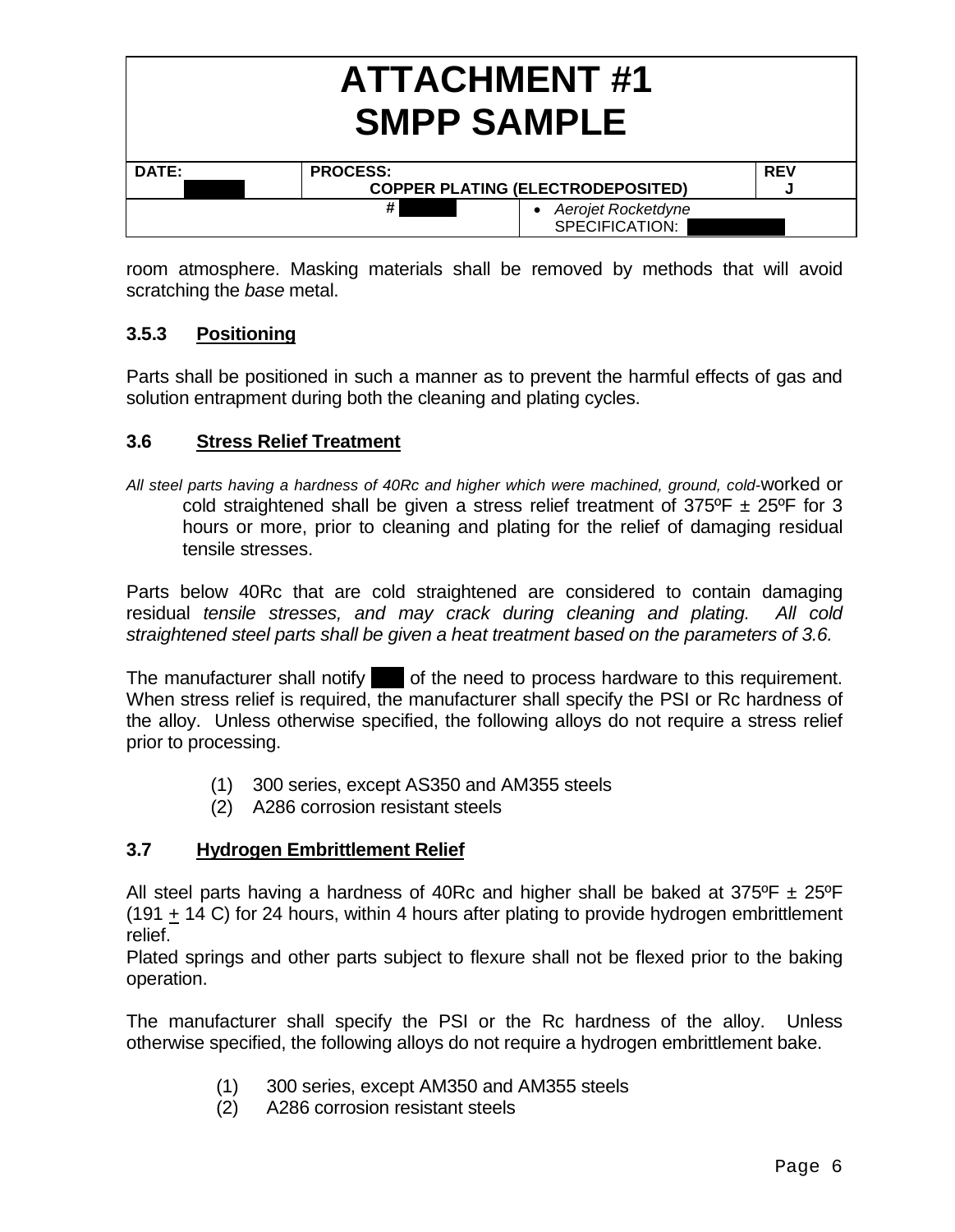|       | <b>ATTACHMENT#1</b><br><b>SMPP SAMPLE</b> |            |  |  |  |
|-------|-------------------------------------------|------------|--|--|--|
| DATE: | <b>PROCESS:</b>                           | <b>REV</b> |  |  |  |
|       | <b>COPPER PLATING (ELECTRODEPOSITED)</b>  |            |  |  |  |
|       | #<br>Aerojet Rocketdyne<br>SPECIFICATION: |            |  |  |  |

# **3.8 Thickness of Plating**

Unless otherwise specified, the thickness of copper shall be as specified *in Table* I on all visible surfaces which can be touched by a ball 0.75 inch in diameter. The thickness of plating on surfaces that cannot be touched by a ball 0.75 inch in diameter should be sufficient for plating continuity and uniform appearance.

| <b>Class</b> | Thickness (inch)    |
|--------------|---------------------|
|              | $0.00100 - 0.00500$ |
|              | 0.00100 minimum     |
|              | 0.00050 minimum     |
| ว            | 0.00020 minimum     |
|              | 0.00010 minimum     |

# **TABLE I THICKNESS**

# **3.9 Solderability**

When required by the customer, plated specimens or parts shall be easily and completely coated with solder when tested as specified in 5.5.4. The solder shall be deposited uniformly without lumps or peaks and shall be essentially free from evidence of blistering, bubbling, foaming, voids and other defects. The solder shall firmly adhere to the plating and the plating shall be firmly adherent to the *base* metal. There shall be no separation at the solder-plating interface, or at the plating-*base-*metal interface, so that they cannot be lifted when a sharp edged instrument is applied.

# **3.10 Adhesion**

The adhesion shall be such that when examined at a magnification of four diameters, it does not show separation from the *base* metal at the interface when subjected to the test specified in 5.5.2. The interface between the copper and the *base* metal is the surface of the *base* metal before plating. The formation of cracks in the *base* metal or plate, which do not result in flaking, peeling, or blistering of the plate shall not be considered as failing this requirement.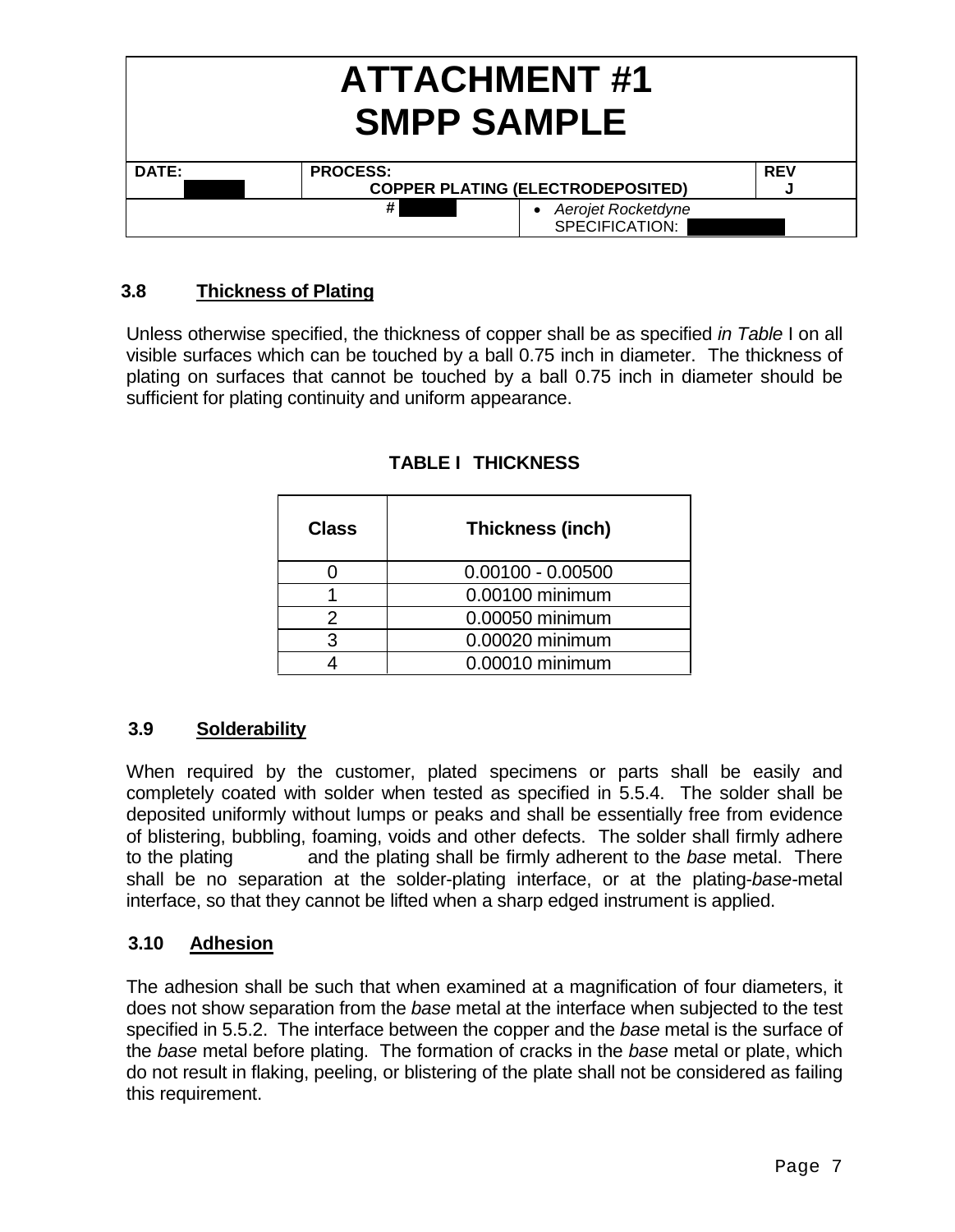|       | <b>ATTACHMENT#1</b><br><b>SMPP SAMPLE</b>     |                                      |            |  |  |  |
|-------|-----------------------------------------------|--------------------------------------|------------|--|--|--|
| DATE: | <b>PROCESS:</b>                               |                                      | <b>REV</b> |  |  |  |
|       | <b>COPPER PLATING (ELECTRODEPOSITED)</b><br>N |                                      |            |  |  |  |
|       | #                                             | Aerojet Rocketdyne<br>SPECIFICATION: |            |  |  |  |

# *3.11 Quality*

The copper plating shall be smooth, fine-grained, adherent free from blisters, pits, scale, Nodules, and other defects which are detrimental to the utility, form, fit or function of the part.

# **3.12 Traceability**

Unless otherwise specified, all records and documents pertaining to hardware processed in accordance with this specification shall be retained for a minimum of 20 years. Such records and documents shall be available for review upon request by *Aerojet Rocketdyne* or Government representative.

# **4.0 DETAIL REQUIREMENTS**

# **4.1 General Procedures**

General Procedures for cleaning the various *base* metals are outlined in Table II.

# **4.2 Stripping Procedures**

 Procedures for stripping copper and plating undercoats from the various *base* metals are outlined in Table III*.*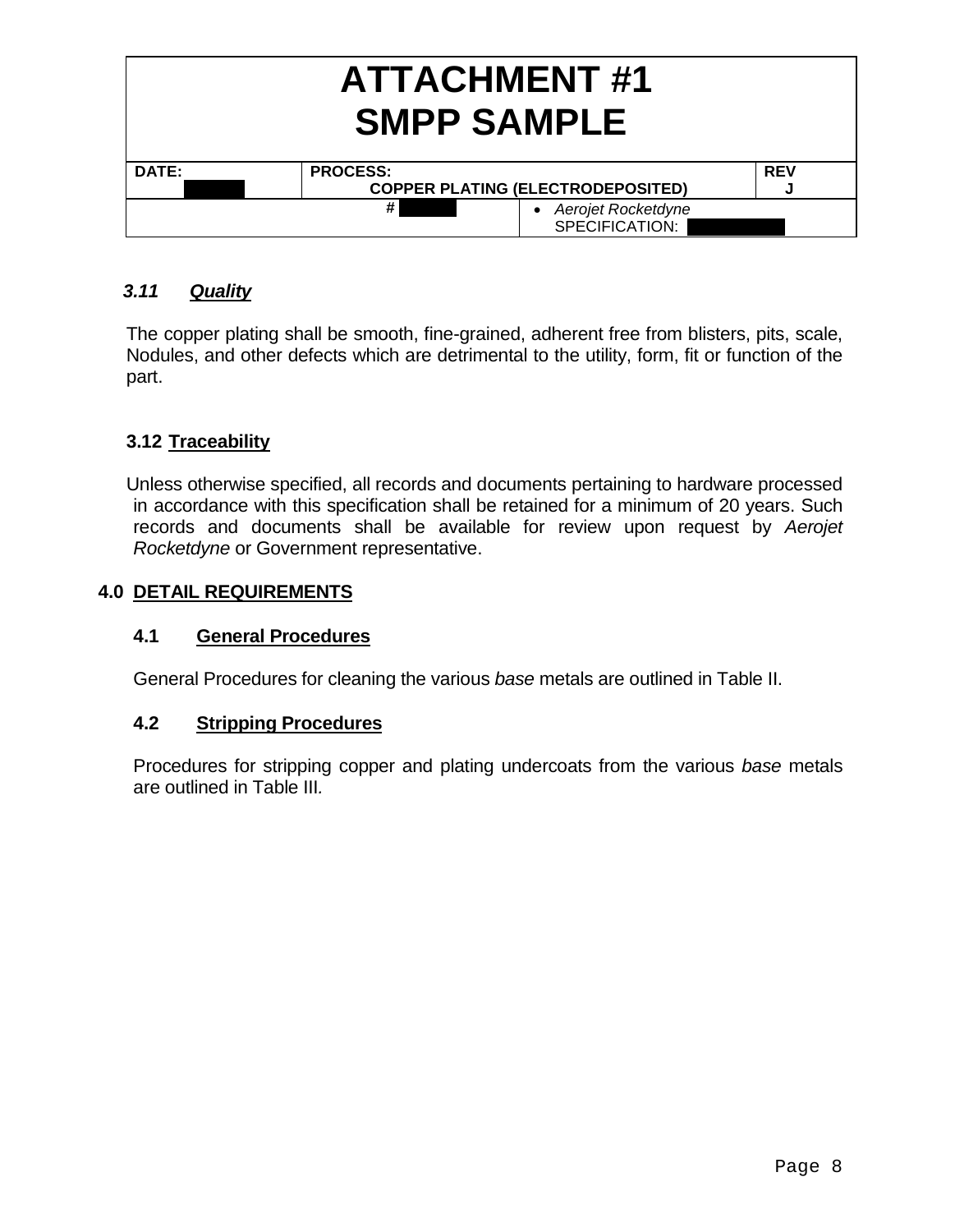| <b>ATTACHMENT#1</b><br><b>SMPP SAMPLE</b> |                                          |  |  |  |  |
|-------------------------------------------|------------------------------------------|--|--|--|--|
| DATE:                                     | <b>PROCESS:</b><br><b>REV</b>            |  |  |  |  |
|                                           | <b>COPPER PLATING (ELECTRODEPOSITED)</b> |  |  |  |  |
|                                           | #<br>Aerojet Rocketdyne                  |  |  |  |  |
| SPECIFICATION:                            |                                          |  |  |  |  |

# **TABLE II****PROCEDURE FOR COPPER PLATING**

| <b>OPERATION</b>                                                            | <b>SOLUTION</b><br><b>CONSTITUENTS</b>                                                               | <b>CONCENTRATION</b> | <b>TEMP</b><br>٥F | <b>CURRENT</b><br><b>DENSITY</b><br>AMPS/SQ.<br>FT. | <b>TIME</b><br><b>MINUTES</b>                               | <b>REMARKS</b>                                                                                                                                  |
|-----------------------------------------------------------------------------|------------------------------------------------------------------------------------------------------|----------------------|-------------------|-----------------------------------------------------|-------------------------------------------------------------|-------------------------------------------------------------------------------------------------------------------------------------------------|
| 1. Inspect                                                                  |                                                                                                      |                      |                   |                                                     |                                                             | Check for conformance<br>to 3.6. Count parts and<br>insure that test panels are<br>received and properly<br>identified.                         |
| • 2. Alkaline<br>cleaner                                                    | <b>Brulin</b>                                                                                        |                      |                   | -------                                             |                                                             | Remove grease, oil, etc                                                                                                                         |
| 3. Stress relief                                                            |                                                                                                      |                      |                   | .                                                   |                                                             | Bake as specified in<br>paragraph 3.6.                                                                                                          |
| 4. Mask, rack<br>wire                                                       | -------------                                                                                        |                      |                   |                                                     |                                                             | Per drawing<br>requirements.                                                                                                                    |
| 5. Abrasive<br>Clean                                                        | (See 2.2)                                                                                            | ------------         | ---------         | -------------                                       | ------------                                                | Using aluminum oxide<br>grit. OPTIONAL                                                                                                          |
| 6. Activate                                                                 | ----------                                                                                           | ------------         | ---------         | ------------                                        | ----------                                                  | Per addendum # 1                                                                                                                                |
| 7. Nickel<br><b>Strike</b>                                                  | Nickel Chloride<br>Hydrochloric Acid                                                                 |                      | Room              |                                                     | $3 - 10$                                                    | Make parts cathodic at<br>volts. Use nickel<br>anodes (Note 1) (Note 2).                                                                        |
| 8. Rinse                                                                    | Flowing Tap<br>Water                                                                                 |                      | Room              | --------                                            | Until free<br>of nickel<br>strike                           | Flow of water shall be<br>sufficient to change water<br>at least every 30 minutes                                                               |
| $\overline{\bullet}$ 9a. Copper<br><b>Strike</b><br>(Tank<br>$\blacksquare$ | Copper as metal<br>Potassium<br>Carbonate<br>Potassium<br>Cyanide                                    |                      |                   | Note 3                                              | Note 3                                                      | Make electrical contact<br>before immersing parts in<br>solution and<br>maintain<br>contact until parts are<br>removed.<br>For Aluminum alloys. |
| 9b.Copper<br><b>Strike</b>                                                  | <b>Copper Metal</b><br>Free Potassium<br>Cyanide<br>Potassium<br>Hydroxide<br>Potassium<br>Carbonate |                      |                   |                                                     | $3 - 10$<br>or as<br>required<br>to<br>complete<br>coverage |                                                                                                                                                 |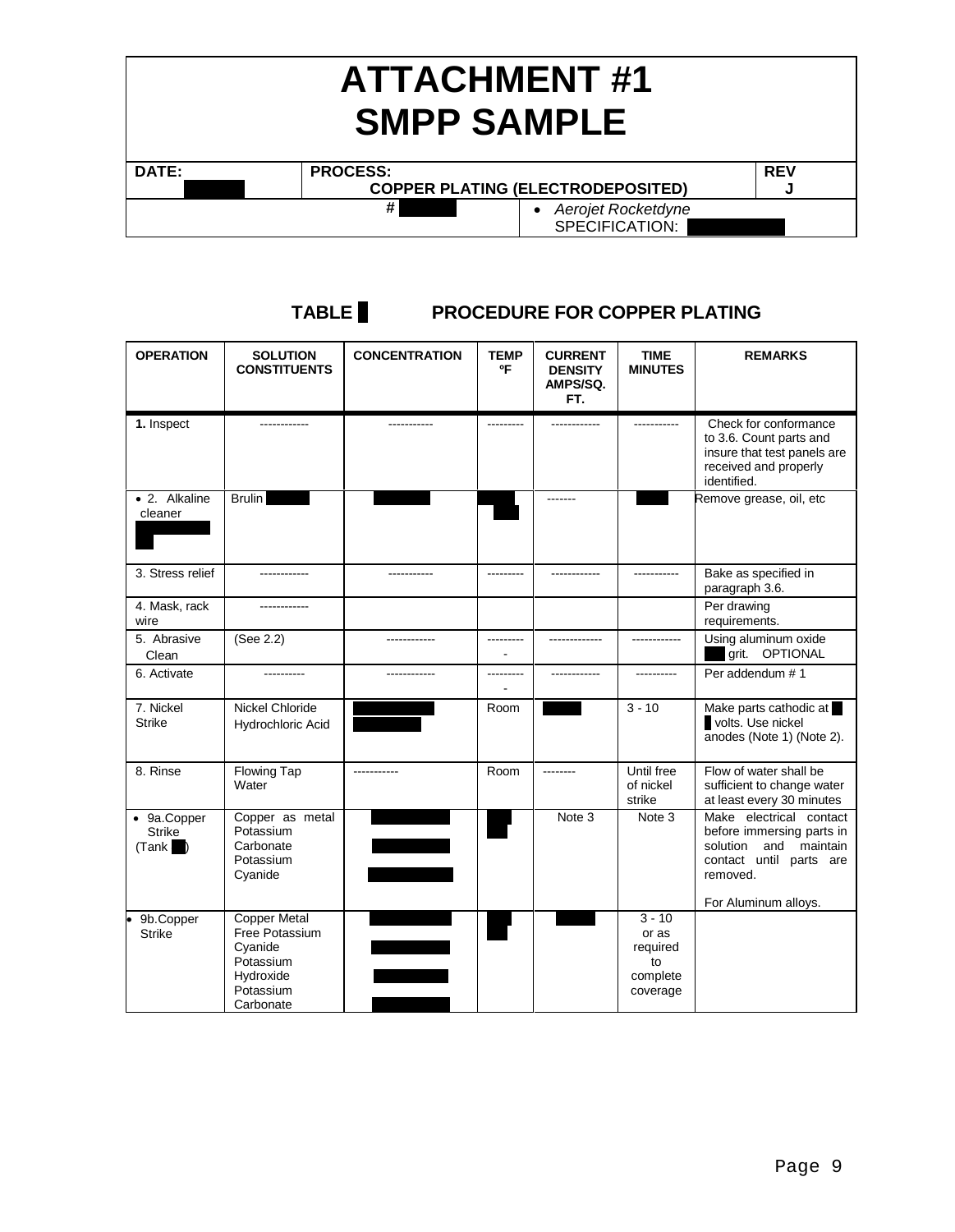| <b>ATTACHMENT#1</b><br><b>SMPP SAMPLE</b> |                                               |            |  |  |  |
|-------------------------------------------|-----------------------------------------------|------------|--|--|--|
| <b>DATE:</b>                              | <b>PROCESS:</b>                               | <b>REV</b> |  |  |  |
|                                           | <b>COPPER PLATING (ELECTRODEPOSITED)</b><br>м |            |  |  |  |
|                                           | #<br>Aerojet Rocketdyne<br>SPECIFICATION:     |            |  |  |  |

#### **TABLE II PROCEDURE FOR COPPER PLATING** *(continued***) OPERATION SOLUTION CONSTITUENTS CONCENTRATION TEMP DEG.F CURRENT DENSITY AMPS/SQ. FT. TIME MINUTES REMARKS**  10.Copper Plate Bath A **Cupralite** Copper Cyannide Maintain bath as follows: Copper Metal Potasium Cyanide Potassium Hydroxide Sodium Carbonate ---------------------- Bath B Acid Copper Process Maintain and control as follows: CuSO4 H2SO4 Copper Metal Chloride Make up in accordance with manufacturer's instructions. 3.0-4.0 oz/gal 1.0-2.0 oz/gal 2.0 - 4.5 oz/gal 15.0 oz/gal ------------------------ Make up in accordance with manufacturer's inst. 7.8-15.3 oz/gal 22-28 oz/gal 2.0-4.0 oz/gal 50 - 100 PPM 150 --------- 70 - 85 ---------------- - 20-200 ASF As needed to meet requireme nts of 3.8 Use mild to vigorous agitation. Use copper anodes 1-1 ratio minimum. (Note 1) --------------------------------- Use air agitation. Use copper anodes 1-1 minimum ratio. Voltage 1-4. (Note 1) 11. Rinse Flowing Tap Water | ----------- Room | -------- Until free of copper solution Flow of water shall be sufficient to change water at least every 30 minutes 12. Soak Distilled or deionized water ---------- 200 min. -------- 3 min. Remove any residual plating salts to meet the requirements of 3.4. Water shall be changed at the end of the work day. 13. Dry Clean, dry, compressed air Under pressure Room ------ until dry Oil free 14. Bake ----- --------- -------- ----------- --------- All parts requiring hydrogen embrittlement relief per 3.7.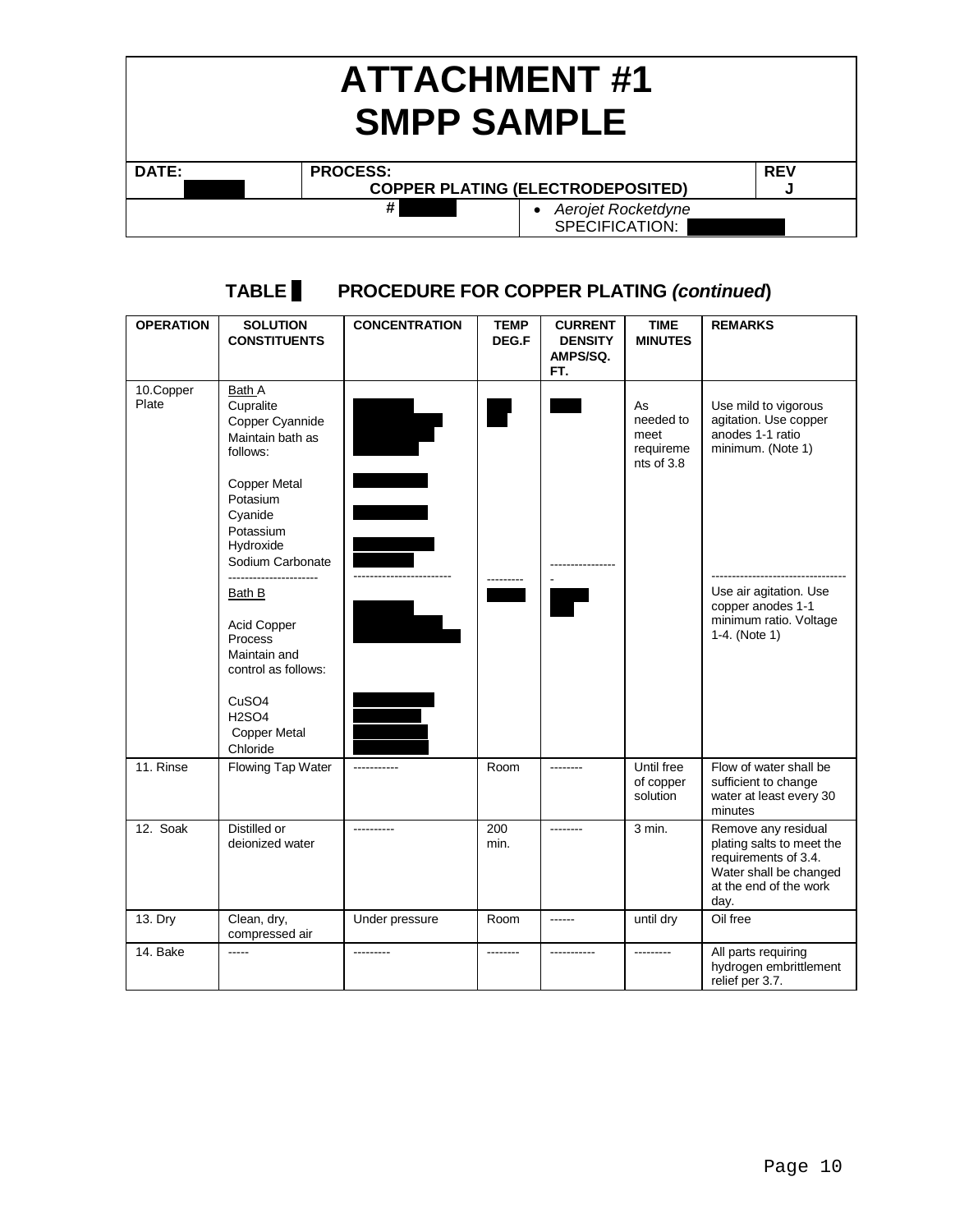| <b>ATTACHMENT#1</b><br><b>SMPP SAMPLE</b> |                                           |            |  |
|-------------------------------------------|-------------------------------------------|------------|--|
| DATE:                                     | <b>PROCESS:</b>                           | <b>REV</b> |  |
|                                           | <b>COPPER PLATING (ELECTRODEPOSITED)</b>  |            |  |
|                                           | #<br>Aerojet Rocketdyne<br>SPECIFICATION: |            |  |

# **NOTES FROM TABLE** *II*

1. Poor adhesion caused by immersion deposits from a contained bath can be prevented by "live contact". If the deposit from the nickel strike becomes dark and powdery, this may be regarded as evidence that the bath has become contaminated and should be purified or discarded.

2. For 300 and 400 Series CRES steels, Inconels, Monels, Hastelloys, Stellite 21,

and iron base alloys (A-286, 17-4PH and managing steel).

3. For aluminum and aluminum base-alloys use a current density of 24 +/- 4 amps per square foot for 1-2 minutes and then decrease the current density to 12 +/- 2 amps per square foot for 3-5 minutes.

# **ADDENDUM # 1**

# **Base Metal** Material Material Material Material Material Material Material Material Material Material Material Material Material Material Material Material Material Material Material Material Material Material Material Ma Inconel alloys, 300 series CRES, A286 Ferrous Alloys 108-01 Rev. 148-01 Rev. 148-01 Rev. 148-01 Rev. 148-01 Rev. 148-01 Rev. 148-01 Rev. 148-01 Rev. 148-01 Rev. 148-01 Rev. 148-01 Rev. 148-01 Rev. 148-01 Rev. 148-01 Rev. 148-01 Rev. 148-01 Rev. 148-01 Rev. 148 Aluminum 2000 to 7000 series Monel **106-01 Rev 6-01 Rev 6-01 Rev 6-01 Rev 6-01 Rev 6-01 Rev 6-01 Rev 6-01 Rev 6-01 Rev 6-01 Rev 6-01 Rev 6-01 Rev 6-01 Rev 6-01 Rev 6-01 Rev 6-01 Rev 6-01 Rev 6-01 Rev 6-01 Rev 6-01 Rev 6-01 Rev 6-01 Rev 6-01 Rev 6-01 R**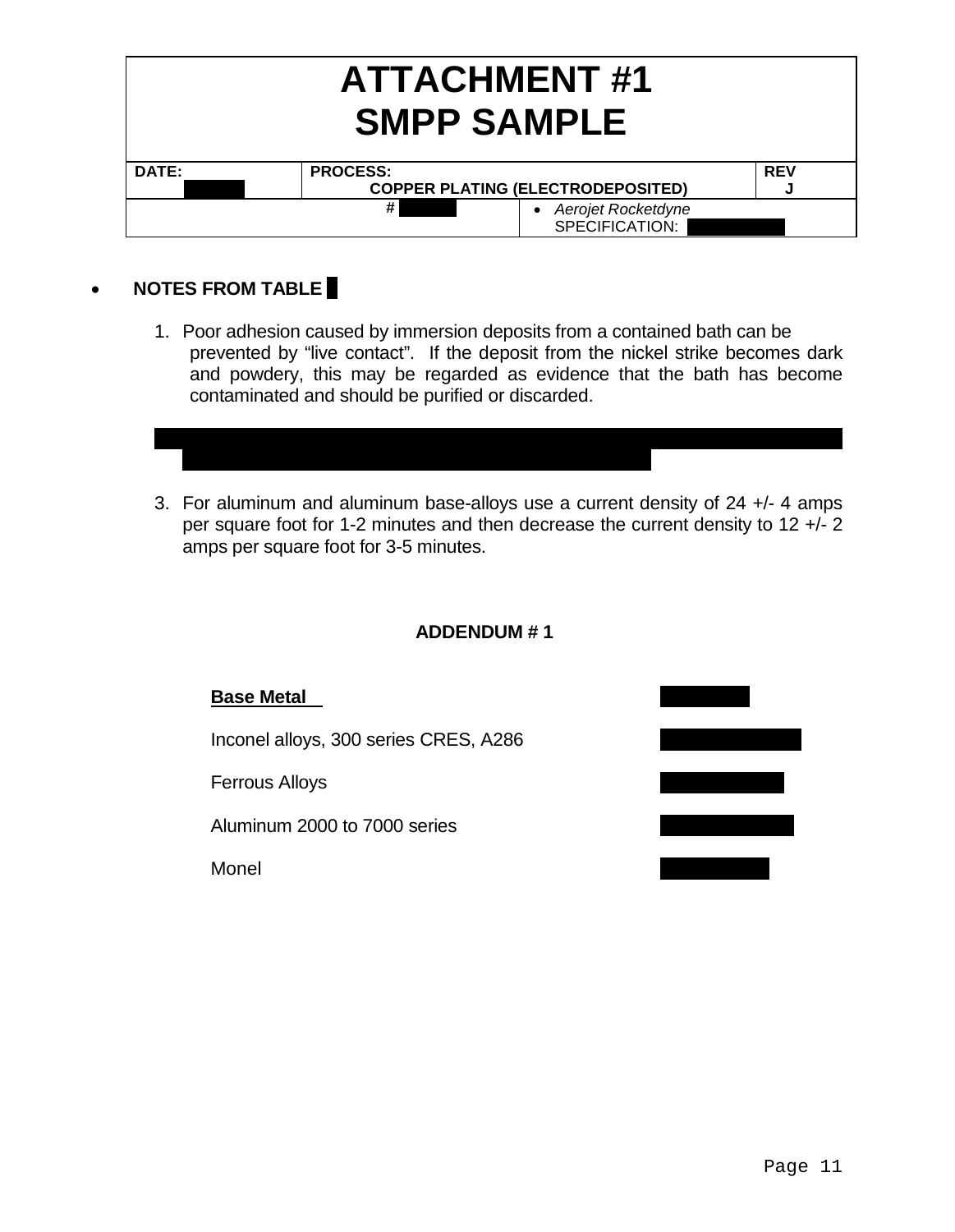| <b>ATTACHMENT#1</b><br><b>SMPP SAMPLE</b> |                                           |            |  |
|-------------------------------------------|-------------------------------------------|------------|--|
| DATE:                                     | <b>PROCESS:</b>                           | <b>REV</b> |  |
|                                           | <b>COPPER PLATING (ELECTRODEPOSITED)</b>  |            |  |
|                                           | #<br>Aerojet Rocketdyne<br>SPECIFICATION: |            |  |

| Operation | <b>Basis Material</b>                                                                                                                                                                                                                             | Solution                | Concentration | Temp.                  | Immersion         | Other                                                                                                                                                                                                                                                                                                                                                                                |
|-----------|---------------------------------------------------------------------------------------------------------------------------------------------------------------------------------------------------------------------------------------------------|-------------------------|---------------|------------------------|-------------------|--------------------------------------------------------------------------------------------------------------------------------------------------------------------------------------------------------------------------------------------------------------------------------------------------------------------------------------------------------------------------------------|
|           |                                                                                                                                                                                                                                                   | Constituents            |               |                        |                   | Details                                                                                                                                                                                                                                                                                                                                                                              |
| 1. Strip  | Low alloy &<br><b>Carbon Steels</b><br>400 Series<br><b>CRES</b><br>Nickel & Cobalt<br>& Iron base<br>Alloys except<br>Monels,<br>Hastelloys,<br>Nickel & Invar<br>36<br>300 Series<br><b>CRES &amp; A286</b><br>Aluminum &<br>Aluminum<br>Alloys |                         |               | Deg .F<br>Room<br>Room | Until<br>stripped | Non-electrolytic.<br>Immerse<br>completely in<br>solution. Stripping<br>rate will vary from<br>0.0002 to 0.0015<br>inch per hour.<br>Agitation<br>increases the<br>stripping rate<br>about 50%.<br>Observe stainless<br>steel, nickel-base,<br>cobalt-base, and<br>iron-base iron-<br>base alloys<br>frequently and<br>remove as soon<br>as possible to<br>avoid pitting.(Note<br>1) |
| 2. Rinse  | All                                                                                                                                                                                                                                               | Flowing<br>tap<br>water |               |                        |                   |                                                                                                                                                                                                                                                                                                                                                                                      |
| 3. Dry    | All                                                                                                                                                                                                                                               | Clean, filtered<br>air  |               |                        |                   | Oil-free.                                                                                                                                                                                                                                                                                                                                                                            |
| 4. Bake   | ---------                                                                                                                                                                                                                                         |                         |               | ---------              | --------          | All parts requiring<br>hydrogen<br>embrittlement<br>relief 3.7.                                                                                                                                                                                                                                                                                                                      |

# **TABLE III PROCEDURE FOR STRIPPING COPPER**

# **NOTES FOR TABLE**

1. Because Monels, Hastelloys, Nickel and Invar 36 will undergo some attack in the stripping solution, mechanical means of removing (machining, grinding, or abrasive method) will generally be used.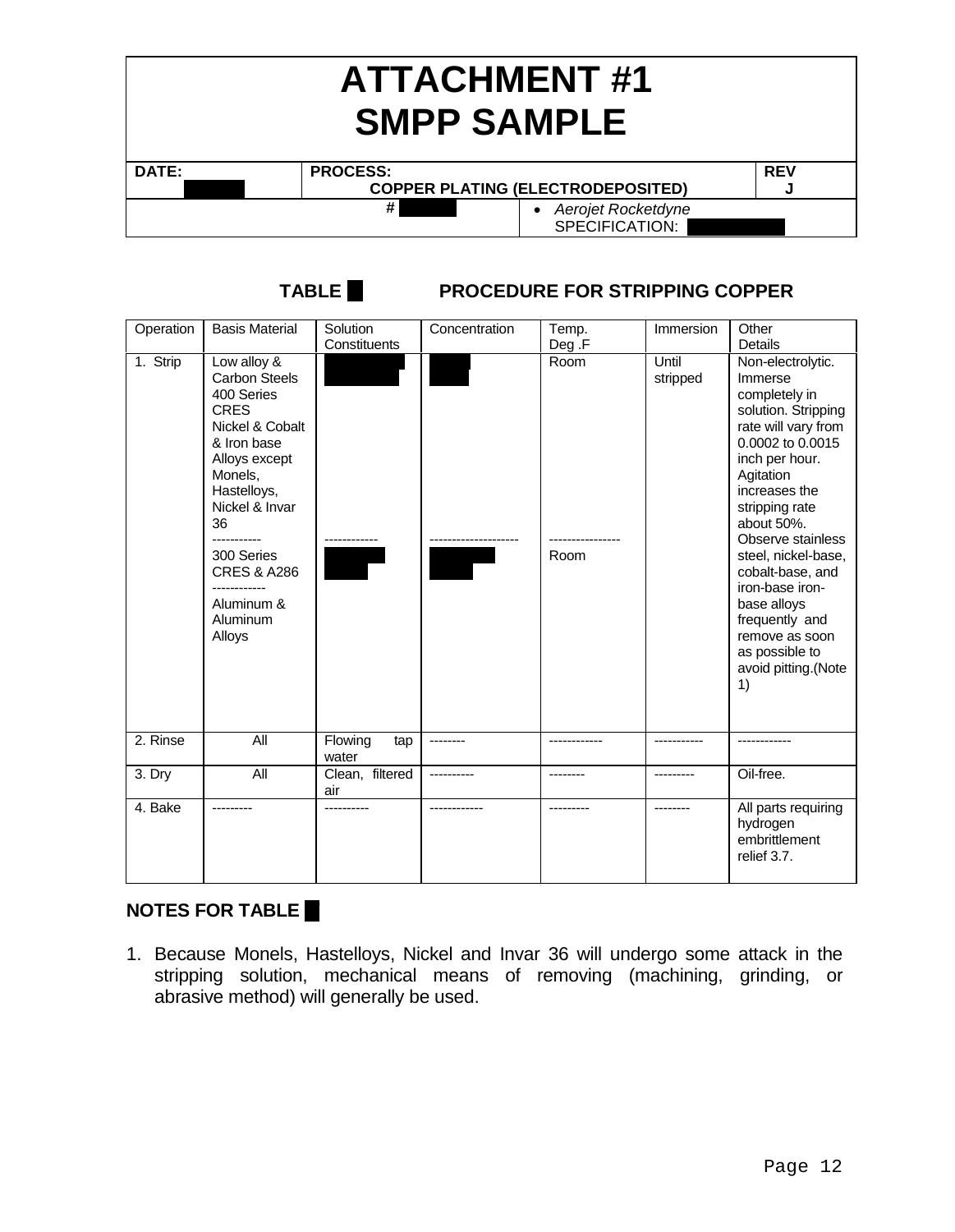|       | <b>ATTACHMENT#1</b><br><b>SMPP SAMPLE</b> |                                             |            |  |
|-------|-------------------------------------------|---------------------------------------------|------------|--|
| DATE: |                                           | <b>PROCESS:</b>                             | <b>REV</b> |  |
|       |                                           | <b>COPPER PLATING (ELECTRODEPOSITED)</b>    |            |  |
|       |                                           | #<br>• Aerojet Rocketdyne<br>SPECIFICATION: |            |  |

# **5.0 QUALITY ASSURANCE PROVISIONS**

# **5.1 Responsibility for Inspection**

Unless otherwise specified in the purchase order, Quality Control Inspection is responsible for performing all inspection requirements as specified herein. Except as otherwise specified in the purchase order, Quality Control Inspection shall use in-house or other facilities suitable for the performance of the inspection requirements specified herein, unless disapproved by *Aerojet, Rocketdyne. Aerojet, Rocketdyne* shall have the right to perform any of the inspections set forth in the specification where such inspections are deemed necessary to assure that supplies and services conform to prescribed requirements.

# **5.2 Lot**

*A lot shall consist of articles of approximately the same size, form and shape and plated in the same bath at the same time, under the same conditions, to the required thickness.* 

# **5.3 Sampling**

# *5.3.1 Acceptance Tests*

*Test samples shall be selected randomly from all parts in the lot to verify compliance with all requirements of this specification for visual examination and nondestructive tests for plating thickness. The minimum number of samples shall be as shown in Table IV.*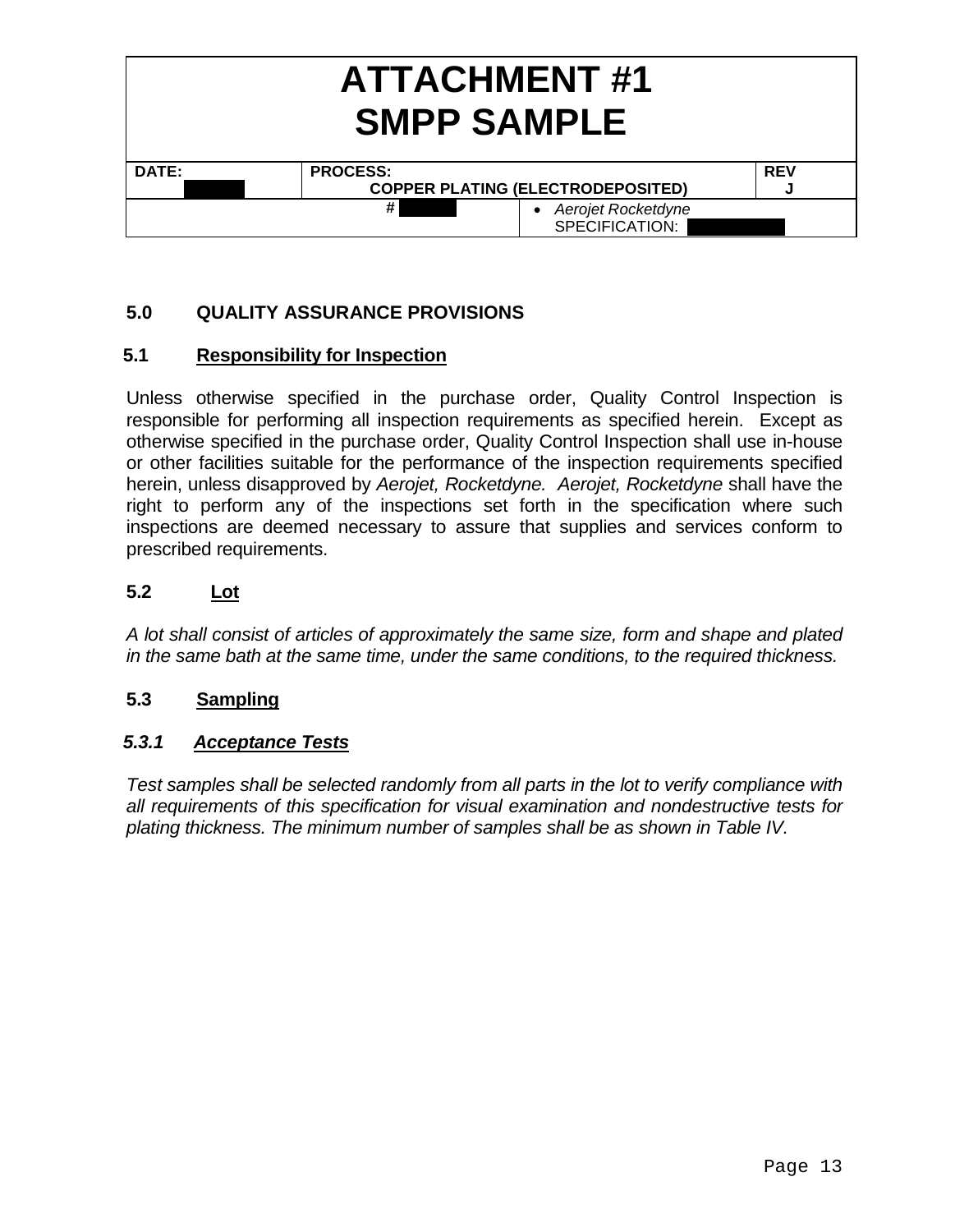| <b>ATTACHMENT#1</b><br><b>SMPP SAMPLE</b> |                                             |            |  |
|-------------------------------------------|---------------------------------------------|------------|--|
| DATE:                                     | <b>PROCESS:</b>                             | <b>REV</b> |  |
|                                           | <b>COPPER PLATING (ELECTRODEPOSITED)</b>    | w          |  |
|                                           | #<br>• Aerojet Rocketdyne<br>SPECIFICATION: |            |  |

*TABLE XX SAMPLING FOR ACCEPTANCE TESTS*

| <b>Number of Parts</b><br>In Lot | <b>Quality</b><br>(3.11) | <b>Thickness</b><br>(5.5.1) |
|----------------------------------|--------------------------|-----------------------------|
| 1 to $6$                         | All                      |                             |
| 7 to 15                          | All                      |                             |
| 16 to 40                         | 10                       |                             |
| 41 to 110                        | 15                       | 5                           |
| 111 to 300                       | 25                       | 6                           |
| 301 to 500                       | 35                       |                             |
| 501 to 700                       | 50                       | 8                           |
| 701 to 1200                      | 75                       | 10                          |
| Over 1200                        | 125                      | 15                          |

# **5.3.2 Destructive Tests For Plating Thickness, Adhesion, Solderability, and Hydrogen Embrittlement**

A random sample of four items shall be selected from each lot or four separately plated specimens shall be prepared to represent the lot for each destructive test. If the number of items in the inspection lot is 4 or less, the customer shall determine the number of items in the sample. Separate specimens shall not be used for thickness measurements unless a need has been demonstrated. The articles or specimens used for destructive thickness test, if of suitable size and form, may be used as the specimens for the adhesion test. Failure of any sample to conform to the applicable tests shall reject the lot represented.

# **5.3.3 Specimen Preparation**

When the plated parts are of such form, shape, size and value as to prohibit use thereof, or are not readily adaptable to the test specified herein, or when destructive tests of small lot sizes are required, the test shall be made by the use of separate specimens plated concurrently with the parts represented. The separate specimens shall be of a *base* metal equivalent to that of the parts represented. Equivalent *base* metal includes chemical composition, grade, heat treated condition and finish of surface prior to plating. These specimens shall be introduced into a lot at regular intervals prior to the cleaning operations before plating and shall not be separated there from until after completion of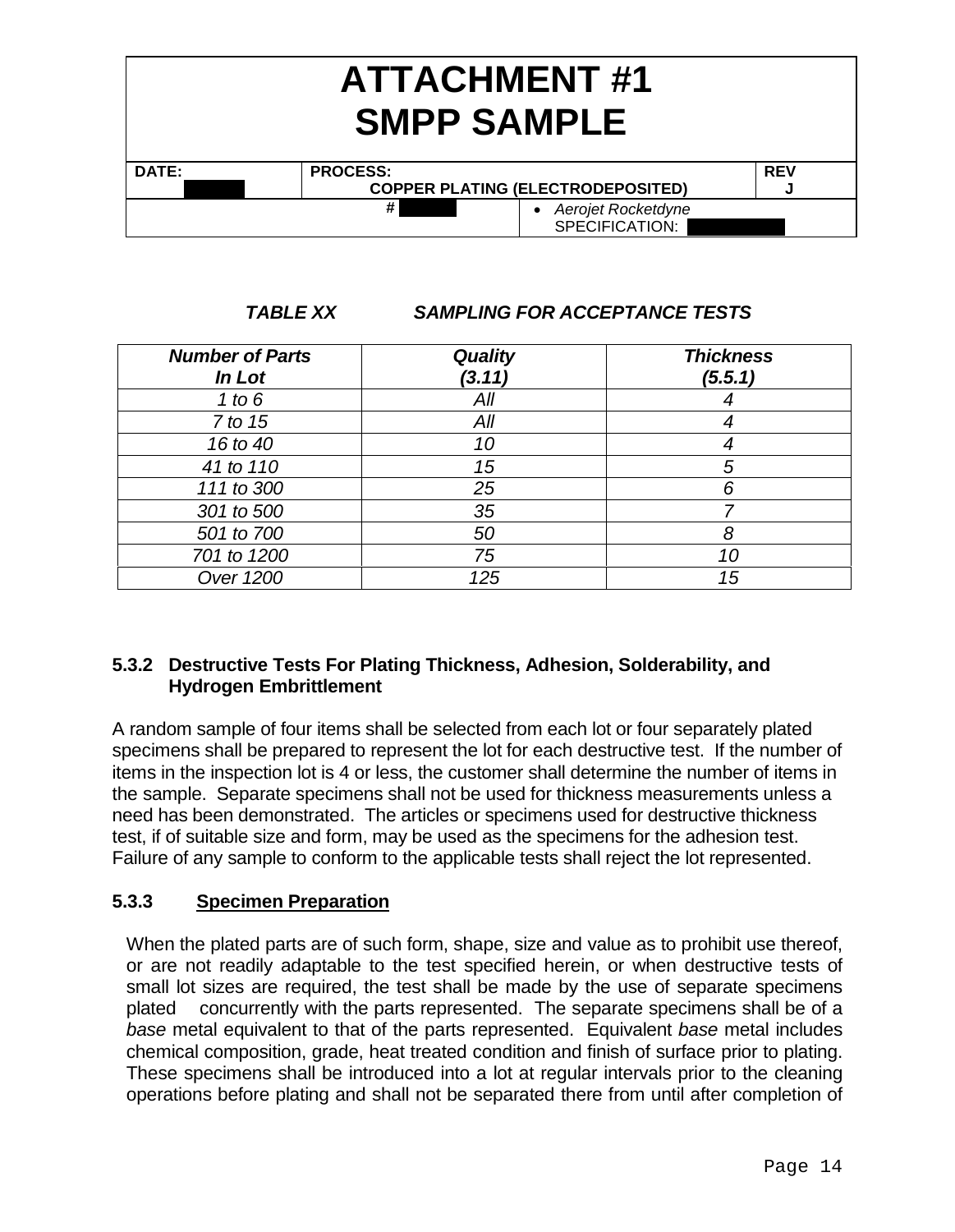| <b>ATTACHMENT#1</b><br><b>SMPP SAMPLE</b> |                                             |            |  |
|-------------------------------------------|---------------------------------------------|------------|--|
| DATE:                                     | <b>PROCESS:</b>                             | <b>REV</b> |  |
|                                           | <b>COPPER PLATING (ELECTRODEPOSITED)</b>    |            |  |
|                                           | #<br>• Aerojet Rocketdyne<br>SPECIFICATION: |            |  |

plating. Conditions affecting the plating of specimens including the spacing and positioning in respect to anodes and to other objects being plated shall correspond as nearly as possible to those affecting the significant surfaces of the articles represented.

# **5.3.3.1 For Thickness, Adhesion and Solderability Tests**

If separate specimens for thickness, adhesion and solderability tests are required, they shall be strips approximately 4 inches long, 1 inch wide and 0.040 inch thick.

# **5.3.3.2 For Embrittlement Relief**

Testing for hydrogen embrittlement relief (see 3.7) on parts which will be subjected to a sustained tensile load in use shall be made on separate specimens. When hydrogen embrittlement relief testing is specified for those parts which will be subjected to a sustained tensile load in use, separate specimens, if required, shall be prepared. They shall be round notched specimens with the axis of the specimen perpendicular to the short transverse grain flow direction. The configuration shall be in accordance with figure 8 of ASTM E 8 for rounded specimens. Specimens shall have a 60 degree Vnotch located approximately at the center of the gage length. The cross section area at the root of the vee shall be approximately equal to half the area of the full cross section area of the specimen's reduced section. The vee shall have a 0.010 +/- 0.0005 inch radius of curvature at the base of the notch. Specimens shall be provided and tested by *Aerojet Rocketdyne*.

# **5.4 Inspection**

# **5.4.1 Visual Inspection**

The number of items indicated in 5.3.1 shall be taken at random from the lot to be inspected and examined visually to ensure compliance with requirements of 3.11. If the number of non-conforming items in any sample exceeds the acceptance number for that sample, the lot represented by that sample shall be rejected.

# **5.5 Test Methods**

# **5.5.1 Thickness Test**

Unless otherwise specified, a destructive thickness measurement shall be determined in accordance with the microscopic test method ASTM B 487. At the option of

tests may be performed to ASTM B 499 (magnetic), ASTM B 567 (Beta radiation backscatter), or X-ray fluorescence (ASTM B 568).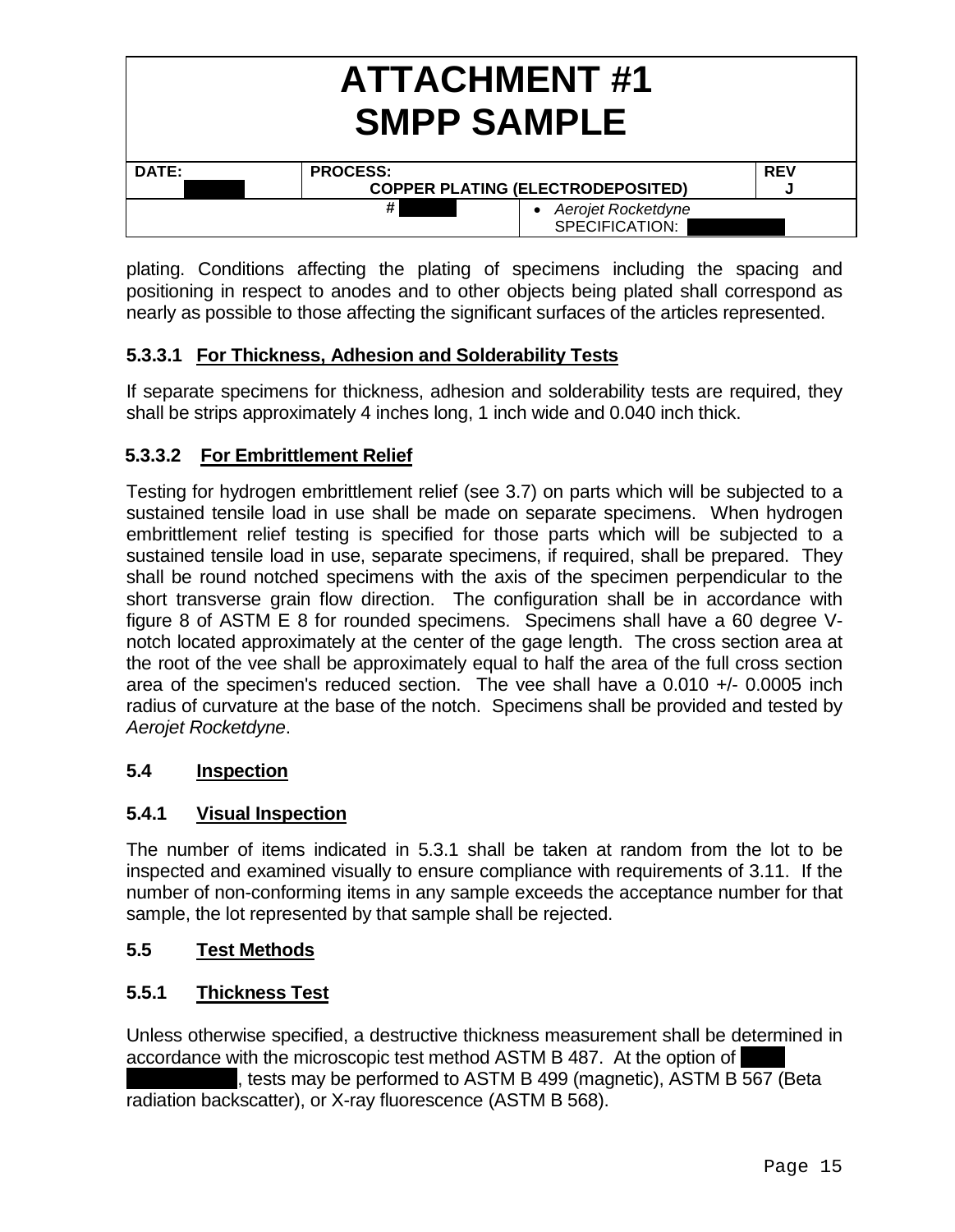|       | <b>ATTACHMENT#1</b><br><b>SMPP SAMPLE</b>   |            |  |  |
|-------|---------------------------------------------|------------|--|--|
| DATE: | <b>PROCESS:</b>                             | <b>REV</b> |  |  |
|       | <b>COPPER PLATING (ELECTRODEPOSITED)</b>    |            |  |  |
|       | #<br>• Aerojet Rocketdyne<br>SPECIFICATION: |            |  |  |

# **5.5.2 Adhesion Test**

# **5.5.2.1 Bend Test**

Whenever possible the test shall be made on a specimen representing the *base* material which can be bent 180 degrees. The article or test specimen shall be clamped in a vice and the projecting portion bent back and forth repeatedly until rupture occurs. Following fracture of the *base* metal, it shall not be possible to detach any appreciable area of the coating with a sharp instrument.

# **5.5.2.1 Alternate Adhesion Test**

When the plated articles are not readily adaptable to the bend test, adhesion may be determined on the plated article or on a separate specimen representative of the plated article (see 5.3.2) by cutting the plating from the basis metal at the interface in a continuous path. The plate shall then be examined at four diameters magnification to determine whether removal has been caused by the cutting away of an adherent plate or by lifting of a nonadherent plate.

# **5.5.2.3 Machining on Aluminum**

When specified as an adhesion test, machining for final dimensions on aluminum and aluminum base alloys shall validate the copper bond by its capability to withstand the necessary machining operations. The adhesion of the plating shall be such that when examined at a 4x magnification it does not show separation from the *base* metal at the substrate interface. Representative test panels will not be required to determine adhesion characteristics.

# **5.5.3 Embrittlement Relief**

When specified, samples of parts for determining compliance with 3.7 shall be taken as specified in 5.3.2. Parts such as spring pins, lock rings, etc., which are installed in holes or rods shall be similarly assembled using the applicable parts specifications or drawing tolerances which impose the maximum sustained tensile load on the coated part. The selected samples shall be subjected to a sustained tensile load equal to 115 percent of the maximum design load for which the part was designed. Parts, which require special fixture, extreme loads to comply with the above requirements, or where the maximum design load is not known, may be represented by separate specimens prepared in accordance with 5.3.2 and 5.3.3. The notched specimens shall be subject to a sustained